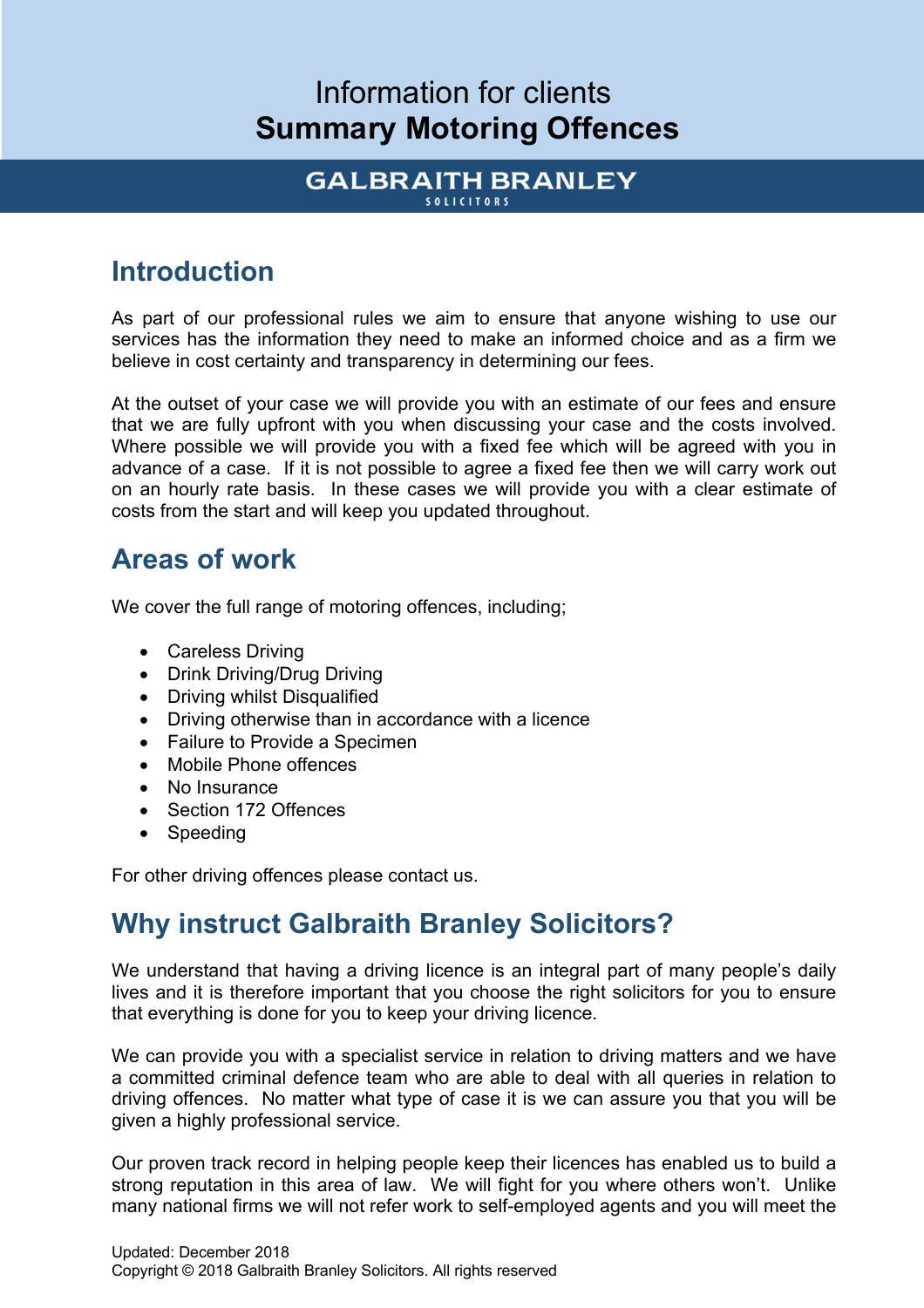# Information for clients **Summary Motoring Offences**

#### **GALBRAITH BRANLEY SOLICITORS**

person who will have conduct of your case from the outset so that you can feel comfortable knowing that you have met the person who will guide you through the entire process.

You can fund your defence in several ways; If you are eligible for Legal Aid we will make sure that you are informed of this and complete any application on your behalf. Alternatively if Legal Aid funding is not available then you can instruct us on a private basis. Fees for motoring offences which can only be heard in the Magistrates Court (Summary only offences) are detailed below. **Note that the fees are estimates and are inclusive of VAT but exclusive of expenses, such as court application fees and expert witness or barristers' fees.**

### **Our Fees**

| <b>Plea/Hearing</b>         | <b>Fixed Fee (1 Hearing)</b> | <b>Fixed Fee (2 Hearings)</b> |
|-----------------------------|------------------------------|-------------------------------|
| <b>Guilty Plea</b>          | £360 - £720                  | £720 - £1200                  |
| <b>Exceptional Hardship</b> | £480 - £840                  | £840 - £1200                  |
| <b>Special Reasons</b>      | £480 - £840                  | £840 - £1200                  |
| <b>Contested Trial</b>      | £960 - £1920                 | £1440 - £2400                 |

These fees are based upon an hourly rate of £120 per hour.

The precise amount of work required in your case will depend upon its circumstances but on average 3-6 hours work will be required where there is an uncontested hearing whereas contested trials are likely to involve between 8-16 hours work. The fee you will be quoted will depend on the following factors which we can discuss with you:

- The extent of the case papers
- The amount of supporting evidence that we need to consider
- Whether expert witness evidence is required and the extent of that evidence
- The location of the Magistrates Court

#### **What is included?**

- Taking your instructions;
- Considering evidence;
- Attendance and/or preparation;
- Providing advice on plea, evidence and sentence;
- Attendance and representation at the Magistrates Court.

#### **What is not included?**

• Disbursements i.e. expenses such as court application fees, expert witness or barristers' fees.